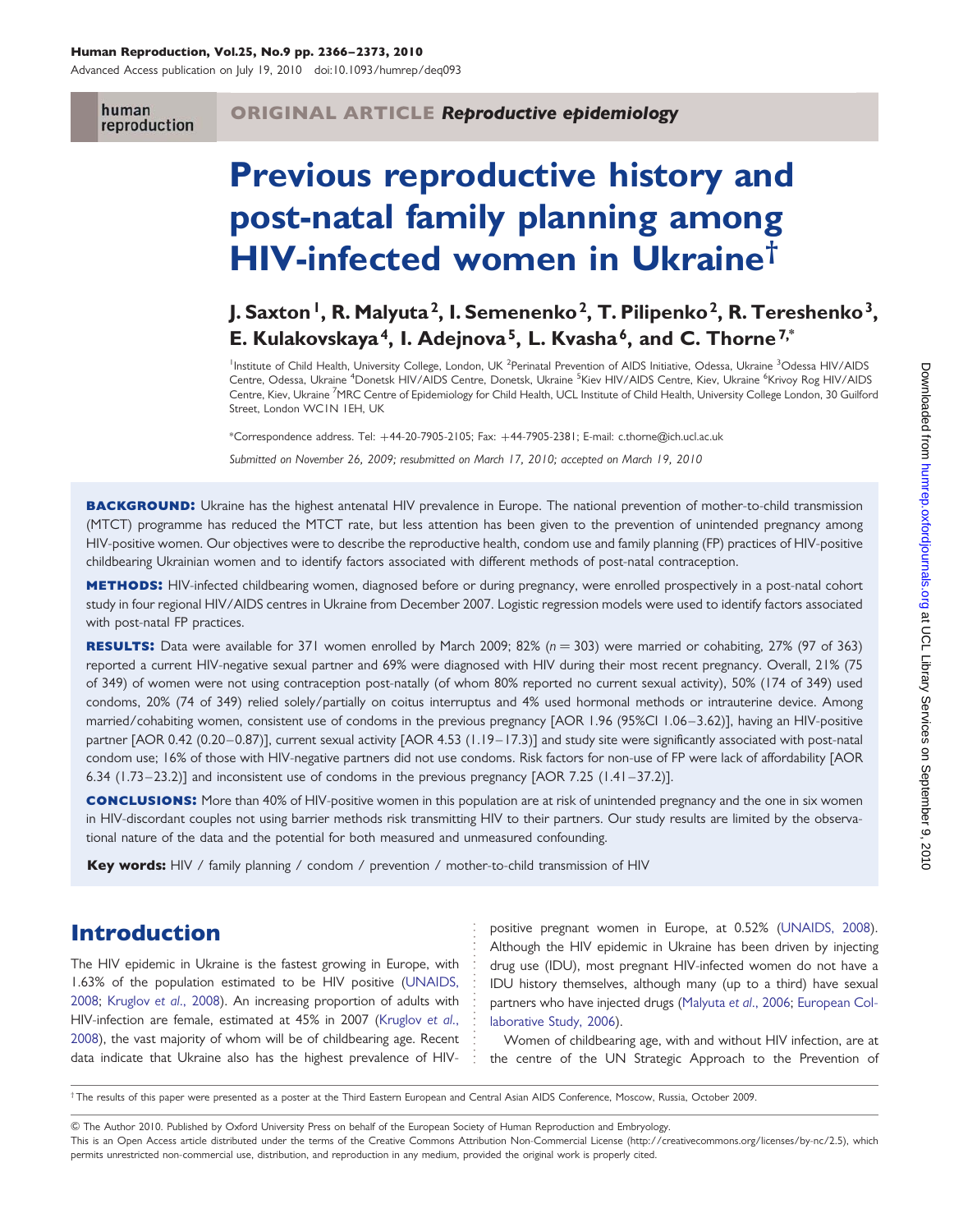Mother-to-Child Transmission of HIV (PMTCT) [\(Interagency Task](#page-6-0) [Team on Prevention of HIV infection in pregnant women, 2007\)](#page-6-0). With application of the four PMTCT 'pillars' (primary prevention, prevention of unintended pregnancies among HIV-infected women, PMTCT and providing care, treatment and support to HIV-positive women and their children), it is hoped that the public health goal of virtual elimination of HIV infection in infants (reducing MTCT to  $<$  2%) in Europe by 2010 is within reach [\(Ostergren and Malyuta,](#page-7-0) [2006](#page-7-0); Matic et al[., 2008](#page-6-0)). Substantial progress has been made in reducing MTCT rates in Ukraine [\(Thorne](#page-7-0) et al., 2009). However, little is known about rates of unintended pregnancy and choice of contraception among HIV-infected women in Ukraine. Some Western European studies have indicated that around half (51–58%) of pregnancies among HIV-infected women are unintended (Fiore et al[., 2006;](#page-6-0) [Floridia](#page-6-0) et al., [2007\)](#page-6-0), whereas in one Russian survey of HIV-positive women, 54% of those who had recently completed their pregnancy reported not having planned their pregnancy [\(Vartapetova](#page-7-0) et al., 2006).

Unintended pregnancy among HIV-infected women in Ukraine may elevate risk of both MTCT and infant abandonment, particularly by marginalized women (e.g. injection drug users, illegal migrants) [\(Rutenberg and Baek, 2005](#page-7-0)). Condom use within partnerships including HIV-infected women is important regardless of the infection status of their partners due to risk of onward transmission to HIV-negative partners and the risk of super-infection ([Gottlieb](#page-6-0) et al., 2004; [Campbell](#page-6-0) et al., 2009) within HIV concordant partnerships. Condom use also prevents infection with other sexually transmitted infections (STIs), some of which may hasten HIV disease progression and increase MTCT risk ([Mwapasa](#page-6-0) et al., 2006; [Corey, 2007](#page-6-0); [Cowan](#page-6-0) et al[., 2008;](#page-6-0) Sheth et al[., 2008;](#page-7-0) [Thorne](#page-7-0) et al., 2008).

The Ukraine National Reproductive Health program states that free contraception should be provided to all HIV-infected women, consistent with UNFPA and WHO guidelines ([UNFPA and World Health](#page-7-0) [Organization, 2006\)](#page-7-0). Little information is currently available regarding FP and condom use in HIV-infected women in Ukraine or elsewhere in Eastern Europe. Our objectives were to describe the reproductive health, condom use and FP practices of HIV-positive childbearing Ukrainian women and to identify factors associated with condom use in pregnancy and different methods of post-natal contraception, within the context of this current policy.

### Methods

The Ukrainian Post-natal Cohort Study of HIV-infected Childbearing Women was established in December 2007 to follow-up the HIV disease progression and socio-demographic characteristics of HIV-infected childbearing women in Ukraine. The study is a nested sub-study of the European Collaborative Study (ECS) in Ukraine that have been enrolling mother-child pairs since 2000. The ECS is a birth cohort study addressing MTCT and its prevention and HIV infection in pregnancy and childhood, involving enrolment of pregnant HIV-infected women, with longitudinal follow-up of their infants [\(European Collaborative Study, 2006;](#page-6-0) [Thorne](#page-7-0) et al[., 2009\)](#page-7-0).

Four regional HIV/AIDS centres in Ukraine participate in the post-natal women's cohort study: odessa, Kiev, Krivoy Rog and Donetsk. Eligibility criteria for enrolment were HIV-positive status (diagnosed before or during recent pregnancy or through intrapartum testing) and recent delivery. The protocol involves collection of baseline data (usually 3-6 months post-partum), through two standardized questionnaires, one completed

by the woman and the other by her physician. Follow-up clinical information is being collected bi-annually, but is not addressed in this paper. All data were anonymously coded. Self-reported variables on demographic and lifestyle factors (including age, marital status and education), health behaviours (including condom and other contraception use, affordability of contraception, current smoking, illicit drug use) and HIV-specific factors (disclosure of HIV status to partner, partner's HIV status) were collected in the women's questionnaire. The clinical forms collected data on hepatitis C coinfection and STIs diagnosed during the most recent pregnancy or postnatally, markers of HIV disease progression and antiretroviral treatment. The majority (83%) of women had been enrolled and followed in the ECS while pregnant, allowing linkage to ECS pregnancy data.

#### **Definitions**

Consistent condom use in pregnancy was defined as condom use reported 'most' or 'all of the time' versus 'never' or 'some of the time'. Effective contraceptive methods for the purposes of our analyses were defined as the oral contraceptive pill (OCP), injectable hormone and intrauterine device (IUD). Women reporting no use of the following were considered to be using no post-natal contraception: condoms, coitus interruptus, OCP, IUD, or injectable hormones.

#### Statistical analysis

Univariable comparisons were assessed with the  $\chi^2$  test for categorical variables. Logistic regression models were fitted to obtain odds ratios (OR) and 95% confidence intervals (95% CI) and were used to identify factors associated with consistent condom use in pregnancy and contraception use post-natally. Candidate explanatory variables not associated with outcome variables in univariable models  $(P > 0.10)$  were not considered in further analyses. Some explanatory variables were classified into categories as follows: age (classified as  $\leq$ 24, 25-29 or  $\geq$ 30 years), education (left school  $\leq$  18 or  $>$  18 years of age), bacterial STI (positive test for Chlamydia, gonorrhoea or syphilis versus negative tests), HIVpositive partner (no, yes, do not know/no current partner), timing of HIV diagnosis (before this pregnancy versus during pregnancy or intrapartum). The logistic models of factors associated with post-natal use of contraception were limited to married or cohabiting women; only 10 single, divorced or widowed women reported being sexually active at the time of enrolment.

Data were managed in an Access 2002 database (Microsoft Corps, Redmond, WA, USA) and statistical analyses were performed with SAS (v8.02, SAS Institute, USA).

### **Results**

#### Cohort characteristics

By March 2009, a total of 371 women had been enrolled, at a median of 4 months post-partum (IQR  $= 2 - 15$ ). Nearly, all were white and born in Ukraine (327 of 330, 99%). Approximately one quarter of women had a history of IDU or had a previous or current partner who was an IDU; further demographic and health information is shown in Table [I.](#page-2-0) Most women had only ever had mild symptoms of HIV disease (WHO clinical stage 1); most had CD4 counts  $>$ 350 cells/mm<sup>3</sup> and thus few women were currently on highly active antiretroviral therapy (HAART) (Table [I\)](#page-2-0). Around one in four women had at least one coinfection, the most common being Hepatitis C virus (HCV) and Herpes simplex virus-2 (HSV-2) (Table [I\)](#page-2-0). Just over a quarter of women had an HIV-negative sexual partner at the time of enrolment  $(27\%, 97 \text{ of } 363)$ ,  $40\%$   $(n = 145)$  had an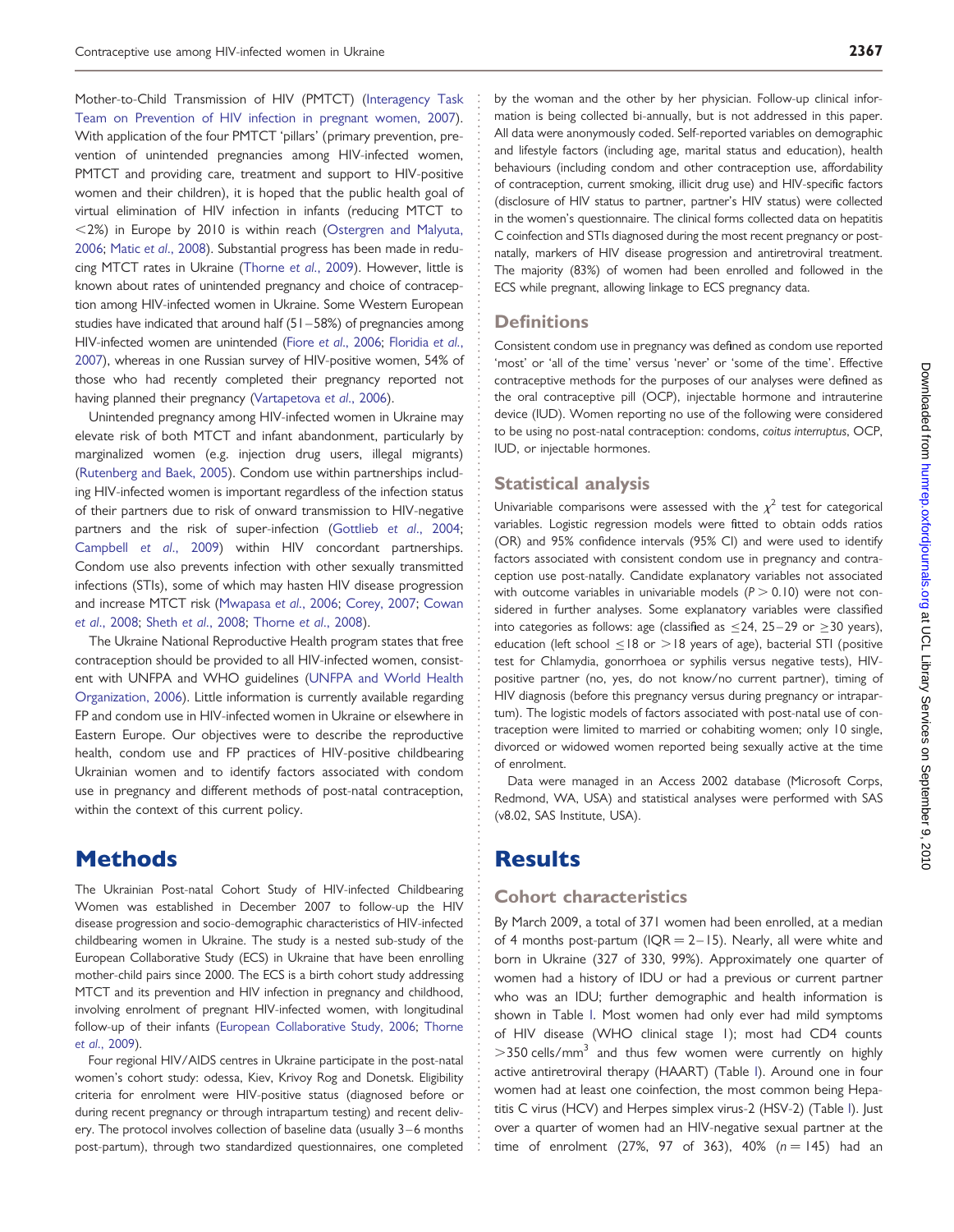| Characteristic                       | N     | n (%) or median<br>(range) |
|--------------------------------------|-------|----------------------------|
| Socio-demographic                    |       |                            |
| Age (years)                          | 368   | 27 (16-42)                 |
| Age left education (years)           | 196   | $20(14-27)$                |
| Marital status                       | 368   |                            |
| Cohabiting                           |       | 90 (24.5)                  |
| Divorced                             |       | 16(4.3)                    |
| Married                              |       | 213 (57.9)                 |
| Single                               |       | 46 (12.5)                  |
| Widowed                              |       | 3(0.8)                     |
| Coinfections                         |       |                            |
| Herpes simplex virus-2               | 293   | 75 (25.6)                  |
| Chlamydia                            | 307   | 42 (13.7)                  |
| Syphilis                             | 318   | 6(1.9)                     |
| Human papilloma virus                | 109   |                            |
| Low-grade lesions                    |       | 8(7.3)                     |
| High-grade lesions                   |       | 8(7.3)                     |
| Hepatitis-C seropositive             | 286   | 81(28.3)                   |
| HIV-related                          |       |                            |
| History of injection drug use (IDU)  | 303   | 84 (27.7)                  |
| Current/former sexual partner an IDU | 301   | 71(23.6)                   |
| Timing of HIV diagnosis              | 331   |                            |
| Pre-pregnancy                        |       | 102(30.8)                  |
| Antenatal/intrapartum                |       | 229 (69.2)                 |
| $CD4$ count $(mm^3)$                 | 3 I I | $435(2 - 1267)$            |
| WHO clinical stage                   | 355   |                            |
| I                                    |       | 270(76.1)                  |
| Ш                                    |       | 14(3.9)                    |
| Ш                                    |       | 62 (17.5)                  |
| IV                                   |       | 9(2.5)                     |
| Currently receiving HAART            | 371   | 52 (14.0)                  |
|                                      |       |                            |

<span id="page-2-0"></span>Table I Demographic and health characteristics of the study population.

HIV-positive partner and the remaining third ( $n = 121$ ) either did not know their partner's status or had no current partner. Forty percent of married or cohabiting women who knew their partners' HIV status were in an HIV-discordant partnership (i.e. had a negative partner) (94 of 232). The pregnancy history of participants in terms of previous live/stillbirths, terminations and miscarriages prior to their most recent pregnancy is illustrated in Fig. [1](#page-3-0). Nearly a third of women had a history of pregnancy termination, although 38% had never been pregnant before. Most (77%, 282 of 365) women had planned their most recent pregnancy.

#### Condom use in most recent pregnancy

Condom use in pregnancy was investigated according to timing of maternal HIV diagnosis. Among 138 women known to be aware of their HIV status before pregnancy or diagnosed in the first trimester of pregnancy, 22% ( $n = 31$ ) never used condoms in pregnancy and

35% ( $n = 48$ ) used condoms consistently; 55% (16 of 29) of women with HIV-negative partners used condoms consistently compared with 34% (19 of 56) of those with HIV-positive partners and 26% (13 of 50) of those with partners of unknown status ( $\chi^2 = 6.9$ , P = 0.03). Women with HIV-negative partners were 3.5 times more likely to use condoms consistently than women with partners of unknown HIV status (OR 3.50 95% CI 1.33-9.21,  $P = 0.011$ ) and 2.4 times more likely to do so than women with HIV-positive partners, with borderline significance (OR 2.40 95% CI 0.96 – 6.00,  $P = 0.062$ ). Among women diagnosed with HIV after the first trimester of pregnancy, 18% (31 of 173) never used condoms during pregnancy, with identical proportions found in women diagnosed in the second trimester (18%, 24 of135) and third trimester/intrapartum (18% 7 of 38). The HIV status of the woman's partner was not associated with never/ever use of condoms in pregnancy among women diagnosed after the first trimester ( $P = 0.08$ ).

#### Post-natal family planning

Most (77%, 277 of 360) women reported being sexually active at the time of enrolment. Sexual activity was significantly associated with marital status, with 90% (267 of 297) of married/cohabiting women sexually active versus 16% (10 of 63) of other women  $(\chi^2=160.1,$  $P < 0.001$ ), and with reported affordability of contraception, with 43% (32 of 74) of women reporting that they could not afford contraception being sexually active versus 85% (246 of 289) of women who could afford it ( $\chi^2$  = 57.6, P < 0.001). Overall, 90% (328 of 365) women reported having received post-natal FP counselling, of whom the vast majority were counselled by a doctor (318 of 331, 96%) in the HIV/AIDS centre (236 of 330, 72%). Current post-natal FP methods reported at enrolment are presented in Fig. [2](#page-3-0) for all women. Although over 20% of women overall reported no current contraception use, 80% of these (60 of 75) reported not being sexually active currently. Of the women reporting not being sexually active at enrolment, 45% (37 of 83) had not planned their most recent pregnancy, significantly more than in the sexually active group (16%, 45 of 277) ( $\chi^2$  = 29.1, P < 0.01).

Condoms were the most common form of contraception, used by half of the women. A minority of women  $(< 4\%)$  reported using the OCP and condoms, although it is unclear whether this reflected concurrent or alternate use. We carried out logistic regression analyses to identify predictors of post-natal condom use among sexually active, married or cohabiting women. As women reporting condom use and coitus interruptus or condoms and OCPs could be in either the barrier or the non-barrier categories, two models were performed: the first included women reporting condom use alone or together with another contraceptive method in the barrier group and the second, stricter model included them in the non-barrier group. In univariable models, the following were not associated with using condoms post-natally  $(P > 0.10)$ : IDU history, age, education, history of pregnancy termination and bacterial STI; women who had disclosed their HIV status to their partner, those who planned their most recent pregnancy, those who had consistently used condoms in their most recent pregnancy, those receiving post-natal FP counselling, those with HSV-2 and those currently sexually active were significantly more likely to use barrier contraception, whereas women with an HIV-positive partner were significantly less likely to use condoms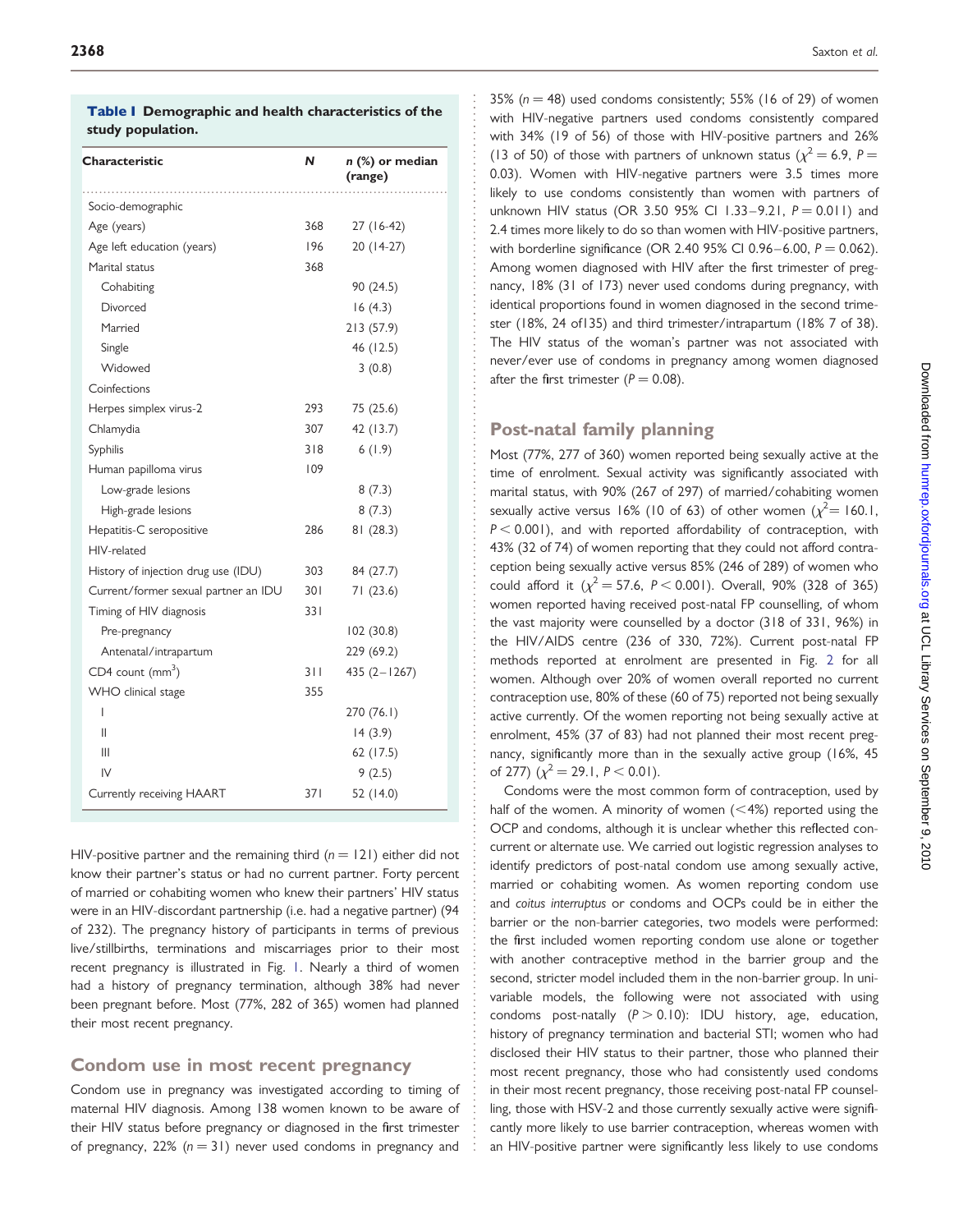<span id="page-3-0"></span>



post-natally (Table [II](#page-4-0)). In the adjusted models of post-natal condom use, the strongest factors associated with condom use were current sexual activity and region (Table [II\)](#page-4-0); consistent use of condoms in the most recent pregnancy was associated with a 2-fold increased likelihood of post-natal condom use, while women with HIV-positive

partners were significantly less likely to use condoms than women with HIV-negative partners (Table [II](#page-4-0)).

Use of effective post-natal contraception was low (Fig. 2). The only factors predictive of use of these methods in univariable analysis were marital status, with 21% (14/67) single, divorced or widowed women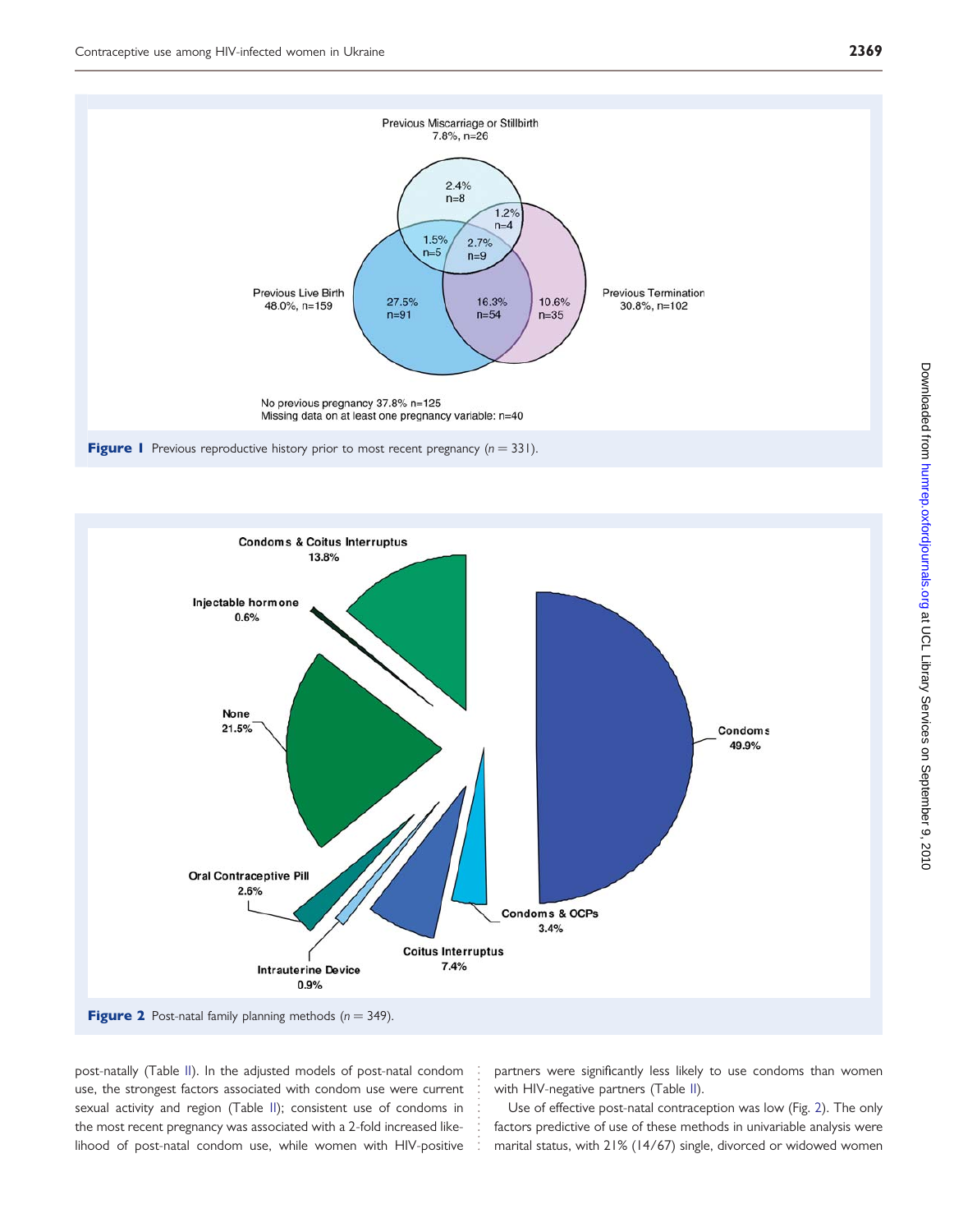|                                        | Unadjusted rate of<br>barrier | Model I any condom use $(n = 207)$ |        |                          | <b>Unadjusted rate</b><br>of strict barrier | Model 2 only condom<br>use $(n = 192)$ |                            |      |
|----------------------------------------|-------------------------------|------------------------------------|--------|--------------------------|---------------------------------------------|----------------------------------------|----------------------------|------|
|                                        | contraception (%)             | <b>OR</b>                          | P      | <b>AOR (95% CI)</b>      | P                                           | contraception (%)                      | <b>AOR (95%</b><br>CI      | P    |
| Partner HIV positive                   |                               |                                    |        |                          |                                             |                                        |                            |      |
| <b>No</b>                              | 80/95 (84.2)                  | 1.00                               |        | 1.00                     |                                             | 63/95(66.3)                            | 1.00                       |      |
| Do not know/no partner                 | 50/110(45.5)                  | 0.37                               | 0.03   | $0.57(0.19 - 1.68)$      | 0.30                                        | 37/110(33.6)                           | $0.61(0.26 - 1.46)0.27$    |      |
| Yes                                    | 102/142(71.8)                 | 0.48                               | 0.07   | $0.35(0.13 - 0.95)$      | 0.04                                        | 72/142 (50.7)                          | $0.46(0.22 - 0.98)$ 0.044  |      |
| Study site                             |                               |                                    |        |                          |                                             |                                        |                            |      |
| Odessa, Donetsk, Krivoy Rog            | 152/262 (58.0)                | 1.00                               |        | 1.00                     |                                             | 107/262 (40.8)                         | 1.00                       |      |
| Kiev                                   | 82/87 (94.3)                  | 8.50                               | 0.0006 | $6.89$ (1.86 - 25.5)     | 0.004                                       | 67/87 (77.0)                           | $3.35$ (1.53-7.32) 0.003   |      |
| Timing of HIV diagnosis                |                               |                                    |        |                          |                                             |                                        |                            |      |
| Prior to this pregnancy                | 53/89 (59.6)                  | 1.00                               |        | 1.00                     |                                             | 38/89 (42.7)                           | 1.00                       |      |
| During pregnancy/at delivery           | 143/202 (70.8)                | 0.48                               | 0.049  | $0.72(0.32 - 1.61)$      | 0.42                                        | 109/202 (54.0)                         | $0.81(0.41 - 1.60)$ 0.54   |      |
| Condom use in most recent pregnancy    |                               |                                    |        |                          |                                             |                                        |                            |      |
| Inconsistent use                       | 106/187(54.1)                 | 1.00                               |        | 1.00                     |                                             | 74/187 (39.6)                          | 1.00                       |      |
| Consistent use                         | 127/159(79.9)                 | 3.02                               | 0.003  | $2.39(1.06 - 5.40)$      | 0.035                                       | 99/159(62.3)                           | $1.88$ (1.01 - 3.50) 0.045 |      |
| Post-natal family planning counselling |                               |                                    |        |                          |                                             |                                        |                            |      |
| Not received                           | 14/34(41.2)                   | 1.00                               |        | 1.00                     |                                             | 12/34(35.3)                            | 1.00                       |      |
| Received                               | 220/315 (69.8)                | 2.95                               | 0.078  | $2.68(0.69 - 10.4)$ 0.15 |                                             | 162/315(51.4)                          | $1.05(0.30-3.61)$ 0.94     |      |
| HSV-2 coinfection                      |                               |                                    |        |                          |                                             |                                        |                            |      |
| <b>No</b>                              | 127/208(61.1)                 | 1.00                               |        | 1.00                     |                                             | 88/208 (42.3)                          | 1.00                       |      |
| Yes                                    | 56/71 (78.9)                  | 2.31                               | 0.063  | $1.34(0.47 - 3.78)$      | 0.58                                        | 41/71(57.8)                            | $0.86(0.39 - 1.88)$        | 0.86 |

<span id="page-4-0"></span>Table II Use of post-natal barrier contraception and associated factors.

Table III Factors associated with no post-natal contraceptive use among married and cohabiting, sexually active women  $(n = 216)$ .

|                                         | OR   | P       | <b>AOR (95% CI)</b>    | P     |  |  |  |  |  |
|-----------------------------------------|------|---------|------------------------|-------|--|--|--|--|--|
| Affordability of contraception          |      |         |                        |       |  |  |  |  |  |
| Affordable                              | 1.00 |         | 1.00                   |       |  |  |  |  |  |
| Not affordable                          | 10.1 | < 0.001 | $6.34$ $(1.73 - 23.2)$ | 0.005 |  |  |  |  |  |
| Study site                              |      |         |                        |       |  |  |  |  |  |
| Odessa, Donetsk,<br>Krivoy Rog          | 1.00 |         | 1.00                   |       |  |  |  |  |  |
| Kiev                                    | 0.16 | 0.08    | $0.17(0.02 - 1.56)$    | 0.12  |  |  |  |  |  |
| Condom use during most recent pregnancy |      |         |                        |       |  |  |  |  |  |
| Consistent use                          | 1.00 |         | 1.00                   |       |  |  |  |  |  |
| Inconsistent use                        | 8.09 | 0.007   | $7.25$ (1.41 - 37.2)   | 0.02  |  |  |  |  |  |
| Post-natal family planning counselling  |      |         |                        |       |  |  |  |  |  |
| Received                                | 1.00 |         | 1.00                   |       |  |  |  |  |  |
| Not received                            | 4.99 | 0.013   | $3.99(0.91 - 17.6)$    | 0.06  |  |  |  |  |  |

using effective contraception compared with 11% (33 of 303) of married or cohabiting women ( $\chi^2$  = 4.9, P = 0.03) and study site. In logistic regression analysis including both variables, women living in Kiev had a 5-fold increased likelihood of being on effective contraception compared with other women (AOR 4.88 95% CI 2.49-9.57,

 $P < 0.001$ ), while married or cohabiting women were 69% less likely to be using an effective contraceptive method (AOR 0.31 95% CI  $0.15 - 0.66$ ,  $P = 0.003$ ). Finally, we investigated factors associated with no post-natal use of contraception among married or cohabiting, sexually active women (Table III). In adjusted analysis, affordability of FP and condom use in the most recent pregnancy were significantly associated with contraceptive use, with receipt of post-natal FP counselling achieving borderline statistical significance.

### **Discussion**

We have described post-natal FP practices among HIV-positive childbearing women in Ukraine. These women were predominantly young, married or cohabiting and at early stages of HIV disease. Around three quarters of women had planned their most recent pregnancy and two-thirds had not been aware of their HIV status before the pregnancy. Nearly half of women were using ineffective post-natal contraception, and one in five was using no contraception at all, although a relatively high proportion of this latter group reported not being currently sexually active.

The predominance of condom use for post-partum contraception in our study population likely reflects the dual protection that condoms provide against pregnancy and acquisition or transmission of HIV and other STIs. This is underscored by the 2-3-fold increased likelihood of condom use post-partum in women who used condoms during pregnancy and in those who had HIV-negative partners. The finding that more women in HIV-discordant couples used condoms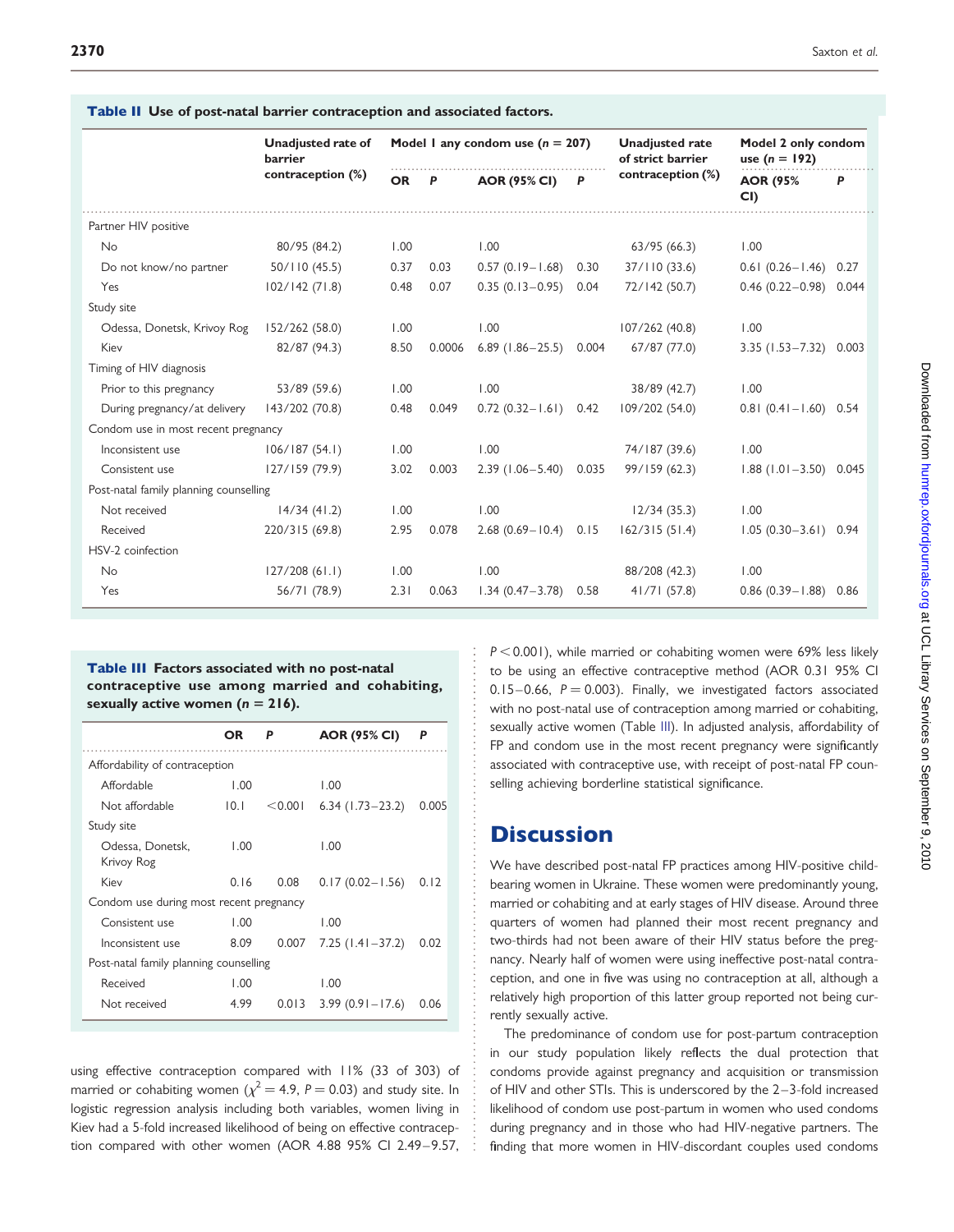than those in concordant couples is consistent with other studies (Heard et al[., 2004](#page-6-0)). However, one in six married/cohabiting women in discordant partnerships were not using barrier methods at all. Several studies have reported that, in HIV discordant partnerships where the woman is infected, risk of onward transmission is sometimes perceived as negligible ([Stevens and Galvao, 2007](#page-7-0); [Sanders, 2009\)](#page-7-0) and, in one study, intercourse without barrier contraception was more common when the female rather than the male was infected ([Bouhnik](#page-6-0) et al., 2007). Transmission risk per sex act for female-to-male HIV transmission is estimated to range from 0.04% in high income settings to 0.38% in low income settings in the absence of antiretroviral therapy; furthermore, genital ulcers in either partner is estimated to increase infectivity 5-fold ([Boily](#page-6-0) et al., [2009](#page-6-0)). A quarter of women in our study had been recently diagnosed with at least one STI, and only 14% were on HAART, indicating the potential for onward transmission to HIV-negative partners. Previous research has indicated that many concordant couples do not perceive any advantage to using condoms (Heard et al[., 2004](#page-6-0); [Stanwood](#page-7-0) et al., [2007](#page-7-0)), however in this study more than 50% of discordant couples used condoms.

In our study, 40% of women were using ineffective, unreliable postnatal contraception methods or nothing at all and risk future unplanned pregnancy. Although many women reporting no current use of FP methods were not sexually active, it is likely that many will resume sexual activity, raising questions on preparedness to use FP. Our finding that significantly more women who, at enrolment, were sexually inactive than active had not planned their most recent pregnancy suggests that they may be at increased risk of future unintended pregnancy. Time to resumption of sexual activity after childbirth is estimated to be 6–8 weeks in the general population in Europe ([Vikhlyaeva](#page-7-0) et al., 2001; [van Brummen](#page-7-0) et al., 2006; [Radestad](#page-7-0) et al[., 2008](#page-7-0)). In our study, 77% of women reported having resumed sexual activity at a median of 2 months post-partum. The likelihood of future unintended pregnancies in our study population is underscored by their reproductive histories, with a third having previous pregnancy terminations.

The reproductive and FP behaviours reported here need interpretation within the national context. FP provision and uptake have been low historically in the former Soviet Union, with high prevalence of traditional methods, and this has largely continued to date [\(Popov](#page-7-0) et al., [1993](#page-7-0); [Perlman and McKee, 2009](#page-7-0)). However, a study in the Russian Federation indicated an increased use of barrier contraception, from 9% in 1994 to 21% in 2003, possibly reflecting HIV awareness [\(Perlman and McKee, 2009](#page-7-0)). In studies in Ukraine, 51% of nearly 300 sexually active, non-pregnant women had not used contraception in the previous month ([Mogilevkina and Odlind, 2003](#page-6-0)) and 20% of medical students had not used contraception at their most recent coitus [\(Mogilevkina](#page-6-0) et al., 2001).

In the Ukraine, among the general population, costs of contraception are not met by the health system. In our study, the lack of postnatal contraception was strongly associated with affordability, despite the official policy of free provision of contraception to HIV-positive women, indicating that this policy is not effectively implemented. The strong association found between current sexual activity and affordability of contraception is noteworthy and requires further investigation. Our finding that women in Kiev were three times more likely to use condoms post-natally than women attending other sites reflects

more active promotion and greater availability of condoms in Kiev than in other sites; in Kiev, free condoms are available in a variety of places within the AIDS Centre, including the waiting room. There was good coverage of post-natal FP counselling among our study population, with only 10% of women not receiving counselling. Our results highlight the importance of such counselling, as women not receiving it were four times more likely not to be using any contraceptive method than women who did.

Contraceptive use is generally influenced by a large number of factors, including access to FP, social norms about contraception, acceptability of different methods to both the woman and her partner and desire for a pregnancy. FP decisions for couples where one or both partners are HIV-positive are complicated by risk of sexual transmission of HIV. Counselling on safe sex and FP should consider the couple and their life choices and a pragmatic approach may be the most effective. For example, in an HIV-concordant couple, if long-term condom use is unlikely, counselling could focus on the benefits of using condoms in subsequent pregnancies or encouraging STI testing and treatment of both partners. There is conflicting evidence regarding the impact of hormonal contraception on HIV disease progression [\(Stringer](#page-7-0) et al., 2007; Stringer et al[., 2009a](#page-7-0), [b\)](#page-7-0), although IUDs appear to be a safe and effective FP method for HIV-infected women ([Stringer](#page-7-0) et al., 2007); both methods were rarely used in our population.

The Glion Call to Action called for strengthening linkages between PMTCT and FP services [\(UNFPA and WHO, 2006\)](#page-7-0), but prevention of unintended pregnancy has received substantially less attention than other components ([Rutenberg and Baek, 2005](#page-7-0); [Delvaux and](#page-6-0) [Nostlinger, 2007](#page-6-0)). In Ukraine, the main focus of the national PMTCT programme has been on antenatal HIV testing and provision of PMTCT interventions. The broader benefits of reducing unintended pregnancies in HIV-infected women extend beyond the prevention of new HIV infections in infants: women with access to FP services are able to decide on the number and spacing of their children, to avoid induced abortion (safe and unsafe) and reduce their own chances of acquiring STIs as well as limiting their potential for onward transmission to sexual partners.

There are several limitations to this observational study, which has potential for both measured and unmeasured confounding. Most data were collected in the post-natal period that may not reflect longerterm post-natal FP and sexual activity. Although we collected information on condom use in pregnancy, we had no data on sexual activity in pregnancy. The analyses presented use baseline data collected at enrolment and are thus cross-sectional; we are therefore unable to comment on whether significant variables identified in this observational study were causally related to FP outcomes and whether they remain significant over time. However, as this is an ongoing cohort, longitudinal examination of these relationships in the future will be possible, including estimates of incidence of planned and unplanned sequential pregnancies. Use of self-administered questionnaires prevented interviewer-related bias, but there may still have been potential for social desirability bias introduced by this methodology. Our study population is representative of HIV-infected childbearing women in Ukraine participating in a larger epidemiological study [\(Thorne](#page-7-0) et al., [2009](#page-7-0)); however, caution should be taken in generalizing these results to populations of HIV-positive childbearing women in other settings. All the women in our cohort had completed their pregnancies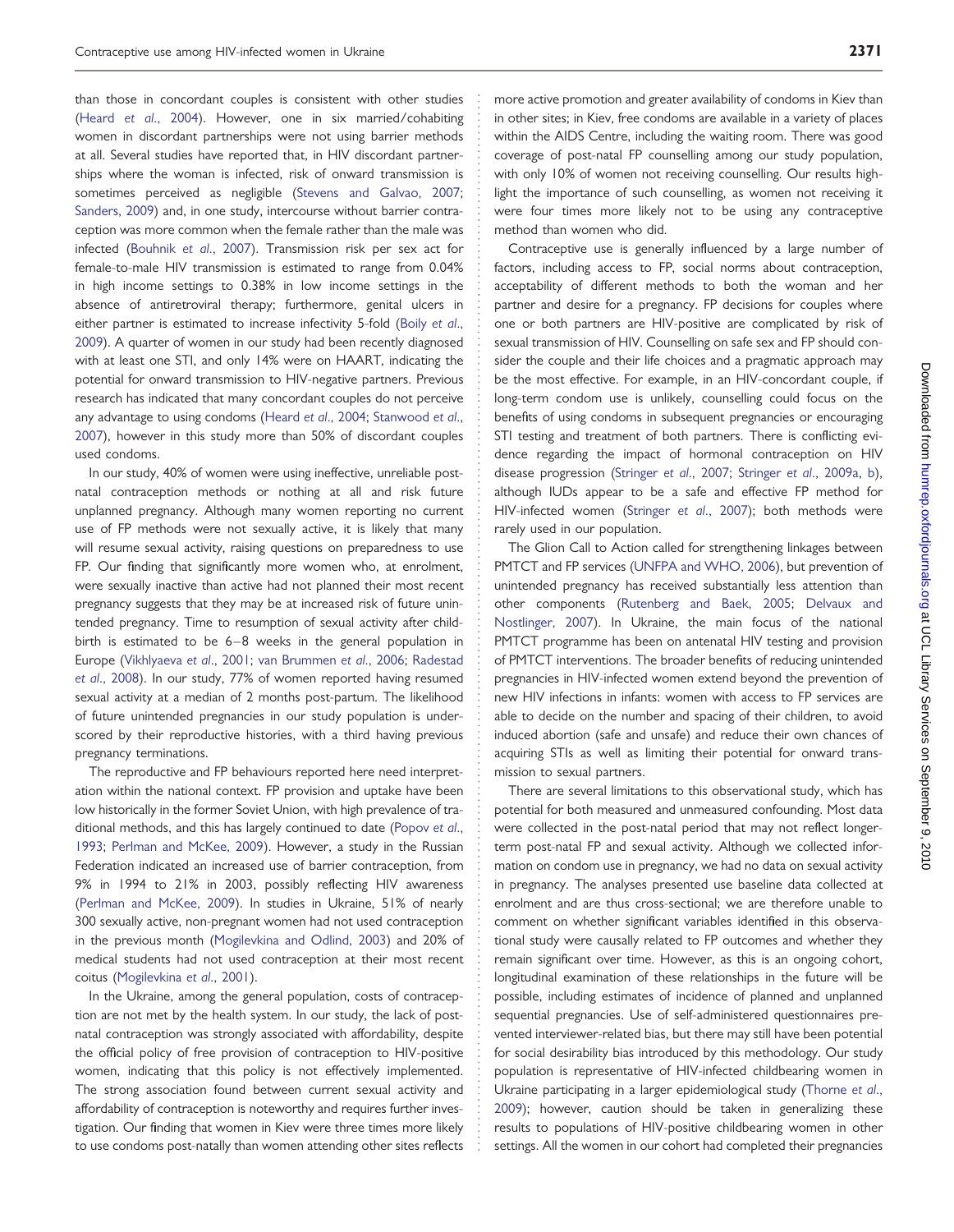<span id="page-6-0"></span>and thus our results may not apply to the HIV-positive pregnant population as a whole. In particular, the proportion of women whose most recent pregnancy was unplanned (23%) is likely to be lower than it would be for the entire pregnant, HIV-infected population, which would include women with unintended pregnancies who had pregnancy terminations.

# Conclusion

An unacceptably high proportion of our population of post-natal HIVpositive women was using ineffective or unreliable FP methods, or none, and thus will be at risk of future unintended pregnancy. Use of oral contraceptives, injectable contraceptives and IUDs was low. Although condoms were more likely to be used by those needing to use them most (i.e. discordant couples), our results indicate potential for onward heterosexual transmission to uninfected sexual partners in this population. Access to FP is an unmet need of many HIV-positive post-natal women in Ukraine, with lack of affordability a key barrier. Programme efforts should focus on implementing free provision of contraception and enhancing access to post-natal FP counselling.

# Authors' roles

C.T. and R.M. contributed to study concept and C.T., J.S., R.M., I.S. and T.P. contributed to study design. R.M., I.S., T.P., R.T., E.K., I.A., L.K. were involved in the acquisition of data. J.S. and C.T. drafted the manuscript and performed the statistical analyses. All authors contributed to the design and/or data collection for this study and all authors critically revised the manuscript for important intellectual content and read and approved the final manuscript.

# Acknowledgements

The Ukraine Cohort Study of HIV-infected Childbearing Women Study Group would like to thank the following who have contributed to this study: S. Mahdavi (UCL Institute of Child Health, UK), Y. Khomout (Perinatal Prevention of AIDS Initiative, Odessa, Ukraine).

# Funding

The ECS is a coordination action of the European Commission (PENTA/ECS 018865). C.T. is supported by a Wellcome Trust Research Career Development Fellowship. J.S. holds a Medical Research Council DTA PhD studentship. Some of this work was undertaken at GOSH/UCL Institute of Child Health which received a proportion of funding from the UK Department of Health's NIHR Biomedical Research Centres funding scheme. The Centre for Paediatric Epidemiology and Biostatistics also benefits from funding support from the Medical Research Council in its capacity as the MRC Centre of Epidemiology for Child Health.

### References

Boily MC, Baggaley RF, Wang L, Masse B, White RG, Hayes RJ, Alary M. Heterosexual risk of HIV-1 infection per sexual act: systematic review and meta-analysis of observational studies. Lancet Infect Dis 2009;  $9:118 - 129.$ 

- Bouhnik AD, Preau M, Lert F, Peretti-Watel P, Schiltz MA, Obadia Y, Spire B. Unsafe sex in regular partnerships among heterosexual persons living with HIV: evidence from a large representative sample of individuals attending outpatients services in France (ANRS-EN12-VESPA Study). AIDS 2007;21(Suppl. 1):S57 –S62.
- Campbell MS, Gottlieb GS, Hawes SE, Nickle DC, Wong KG, Deng W, Lampinen TM, Kiviat NB, Mullins JI. HIV-1 superinfection in the antiretroviral therapy era: are seroconcordant sexual partners at risk? PLoS ONE 2009;4:e5690.
- Corey L. Synergistic copathogens–HIV-1 and HSV-2. N Engl J Med 2007; 356:854– 856.
- Cowan FM, Pascoe SJ, Barlow KL, Langhaug LF, Jaffar S, Hargrove JW, Robinson NJ, Bassett MT, Wilson D, Brown DW et al. A randomised placebo-controlled trial to explore the effect of suppressive therapy with acyclovir on genital shedding of HIV-1 and herpes simplex virus type 2 among Zimbabwean sex workers. Sex Transm Infect 2008; 84:548 – 553.
- Delvaux T, Nostlinger C. Reproductive choice for women and men living with HIV: contraception, abortion and fertility. Reprod Health Matters 2007;15:46 – 66.
- European Collaborative Study. The mother-to-child HIV transmission epidemic in Europe: evolving in the East and established in the West. AIDS 2006;20:1419-1427.
- Fiore S, Heard I, Thorne C, Savasi V, Coll O, Malyuta R, Niemiec T, Martinelli P, Tibaldi C, Newell ML. Reproductive experience of HIV-infected women living in Europe. Hum Reprod 2006;23:2140-2144.
- Floridia M, Tamburrini E, Bucceri A, Tibaldi C, Anzidei G, Guaraldi G, Meloni A, Guerra B, Ferrazzi E, Molinari A et al. Pregnancy outcomes and antiretroviral treatment in a national cohort of pregnant women with HIV: overall rates and differences according to nationality. BJOG 2007;114:896 – 900.
- Gottlieb GS, Nickle DC, Jensen MA, Wong KG, Grobler J, Li F, Liu SL, Rademeyer C, Learn GH, Karim SS et al. Dual HIV-1 infection associated with rapid disease progression. Lancet 2004;363:619 – 622.
- Heard I, Potard V, Costagliola D, Kazatchkine MD. Contraceptive use in HIV-positive women. J Acquir Immune Defic Syndr 2004;36:714-720.
- Interagency Task Team on Prevention of HIV infection in pregnant women. Guidance on global scale up of the prevention of mother-to-child transmission of HIV. Towards Universal Access for Women, Infants and Young Children and Eliminating HIV and Aids Among Children. Geneva: World Health Organization, 2007.
- Kruglov YV, Kobyshcha YV, Salyuk T, Varetska O, Shakarishvili A, Saldanha VP. The most severe HIV epidemic in Europe: Ukraine's national HIV prevalence estimates for 2007. Sex Transm Infect 2008; 84(Suppl.1):i37 – i41.
- Malyuta R, Newell ML, Ostergren M, Thorne C, Zhilka N. Prevention of mother-to-child transmission of HIV infection: Ukraine experience to date. Eur | Public Health 2006; 16:123-127.
- Matic S, Lazarus JV, Nielsen S, Laukamm-Josten U. Progress on Implementing the Dublin Declaration on the Partnership to Fight HIV/AIDS in Europe and Central Asia. Copenhagen: WHO Europe, 2008.
- Mogilevkina I, Odlind V. Contraceptive practices and intentions of Ukrainian women. Eur J Contracept Reprod Health Care 2003;8:185-196.
- Mogilevkina I, Tyden T, Odlind V. Ukrainian medical students' experiences, attitudes, and knowledge about reproductive health. J Am Coll Health 2001;49:269 – 272.
- Mwapasa V, Rogerson SJ, Kwiek JJ, Wilson PE, Milner D, Molyneux ME, Kamwendo DD, Tadesse E, Chaluluka E, Meshnick SR. Maternal syphilis infection is associated with increased risk of mother-to-child transmission of HIV in Malawi. AIDS 2006;20:1869-1877.